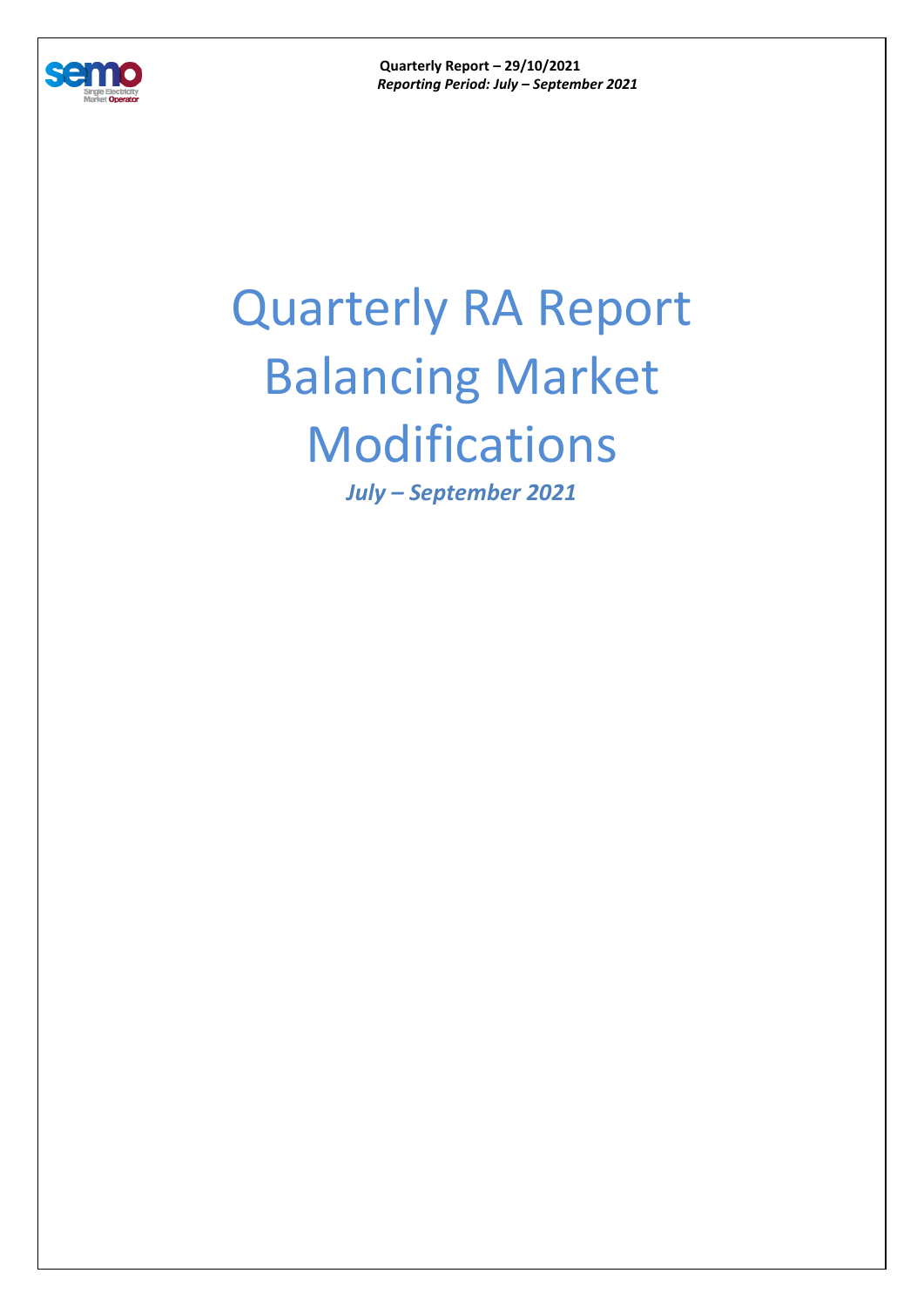

## *Summary Note*

| <b>Area</b>                                        | <b>Key Event</b>                                            |                                         |  |
|----------------------------------------------------|-------------------------------------------------------------|-----------------------------------------|--|
| <b>Meetings Held</b>                               | <b>Modifications Committee Meeting</b><br>106               | Tuesday, 7 <sup>th</sup> September 2021 |  |
|                                                    | <b>Extraordinary Modifications</b>                          | Tuesday, 21st September 2021            |  |
|                                                    | <b>Committee Meeting</b><br>106B                            |                                         |  |
|                                                    |                                                             |                                         |  |
| <b>Modifications Raised</b><br>during this period  | 3                                                           |                                         |  |
|                                                    |                                                             |                                         |  |
|                                                    |                                                             |                                         |  |
| <b>Modifications</b><br><b>Recommended for</b>     |                                                             |                                         |  |
| <b>Approved</b>                                    | $\mathbf{1}$                                                |                                         |  |
|                                                    |                                                             |                                         |  |
| <b>RA Decisions Approved</b>                       | $\overline{7}$                                              |                                         |  |
|                                                    |                                                             |                                         |  |
| <b>Modifications Deferred</b><br>as at 30/09/21    | $\overline{2}$                                              |                                         |  |
|                                                    |                                                             |                                         |  |
|                                                    |                                                             |                                         |  |
| <b>Modifications Under</b><br><b>Consideration</b> | <b>Modifications Under Consideration with Status listed</b> |                                         |  |
|                                                    |                                                             |                                         |  |
| <b>Trading &amp; Settlement</b>                    |                                                             |                                         |  |
| Code                                               | Version 24.0                                                |                                         |  |
|                                                    |                                                             |                                         |  |
| <b>Modifications Currently</b>                     |                                                             |                                         |  |
| on baseline                                        | <b>Balancing Market Rules</b>                               |                                         |  |
|                                                    |                                                             |                                         |  |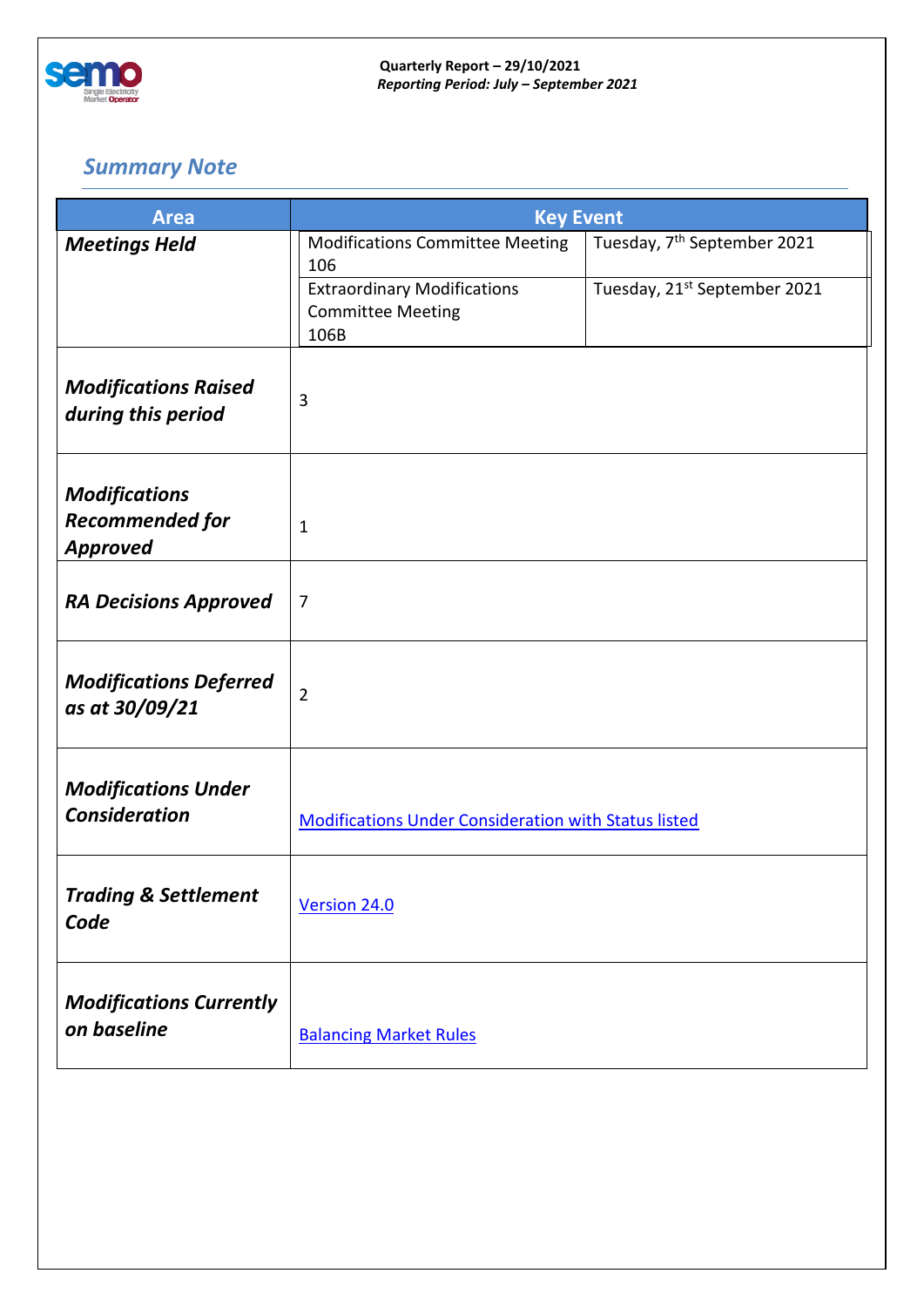

## *Appendix 1 – Programme of Work as as 30/09/21*

|                                                                                                                         | <b>Status as at 30 September 2021</b>                         |                                                        |
|-------------------------------------------------------------------------------------------------------------------------|---------------------------------------------------------------|--------------------------------------------------------|
| <b>Modification Proposals 'Recommended for Approval' without System impacts</b>                                         |                                                               |                                                        |
| <b>Title</b>                                                                                                            | <b>Sections Modified</b>                                      | <b>Sent</b>                                            |
| Mod_01_20 PMEA No Energy Action Same<br>Direction as NIV                                                                | E.3.4.2                                                       | Sent for RA Decision<br>26/03/21                       |
| Modification Proposals 'Recommended for Approval' with System impacts                                                   |                                                               |                                                        |
| Mod_13_19 Payment for Energy Consumption<br>in SEM for non-energy Services Dispatch                                     | F                                                             | Sent for RA Decision<br>26/03/21                       |
|                                                                                                                         | <b>Modification Proposals 'Recommended for Rejection'</b>     |                                                        |
| N/A                                                                                                                     | N/A                                                           | N/A                                                    |
|                                                                                                                         | <b>RA Decision 'Further Work Required'</b>                    |                                                        |
| N/A                                                                                                                     | N/A                                                           | N/A                                                    |
|                                                                                                                         | <b>RA Decision Approved Modifications with System Impacts</b> |                                                        |
| N/A                                                                                                                     | N/A                                                           | N/A                                                    |
|                                                                                                                         | RA Decision Approved Modifications with no System Impacts     |                                                        |
| Mod_16_21 Temporary use of the Market<br>Backup Price where an Interconnector Trade<br>Quantity and Price are submitted | E.3.6                                                         | 29 September 2021                                      |
| Mod_13_21 Interest Modification                                                                                         | G.8.1.3 & Agreed Procedure<br>15                              | 13 August 2021                                         |
| Mod_12_21 Clarification of text regarding the<br>Effective Date of a Modification                                       | T&SC B.17.20.4                                                | 13 August 2021                                         |
| Mod_11_21 Generator, Supplier and<br>Renewable Seat                                                                     | B.17.3 Glossary Part B Agreed<br>Procedure 12                 | 13 August 2021                                         |
| Mod_09_21 Housekeeping 2021                                                                                             | Part B Glossary; Part B<br>Appendix C;                        | 13 August 2021                                         |
| Mod_02_21 Setting a flag for Interconnector<br>Actions above 500/Mwh                                                    | Appendix 2, F.2                                               | Effective following<br>delivery of required<br>changes |
|                                                                                                                         | <b>RA Decision Rejected</b>                                   |                                                        |
| Mod_01_21 Removal of Difference Charges<br>where operational constraints are binding                                    | Appendices Part B                                             | 13 August 2021                                         |
|                                                                                                                         | <b>RA Direction</b>                                           |                                                        |
| Mod_08_20 Imbalance prices to reflect the<br>real-time value of energy                                                  | D.4.4.12                                                      | Decision letter<br>received $-29/10/20$                |
|                                                                                                                         | <b>AP Notifications</b>                                       |                                                        |
| N/A                                                                                                                     | N/A                                                           | N/A                                                    |
|                                                                                                                         | <b>Withdrawal Notifications</b>                               |                                                        |